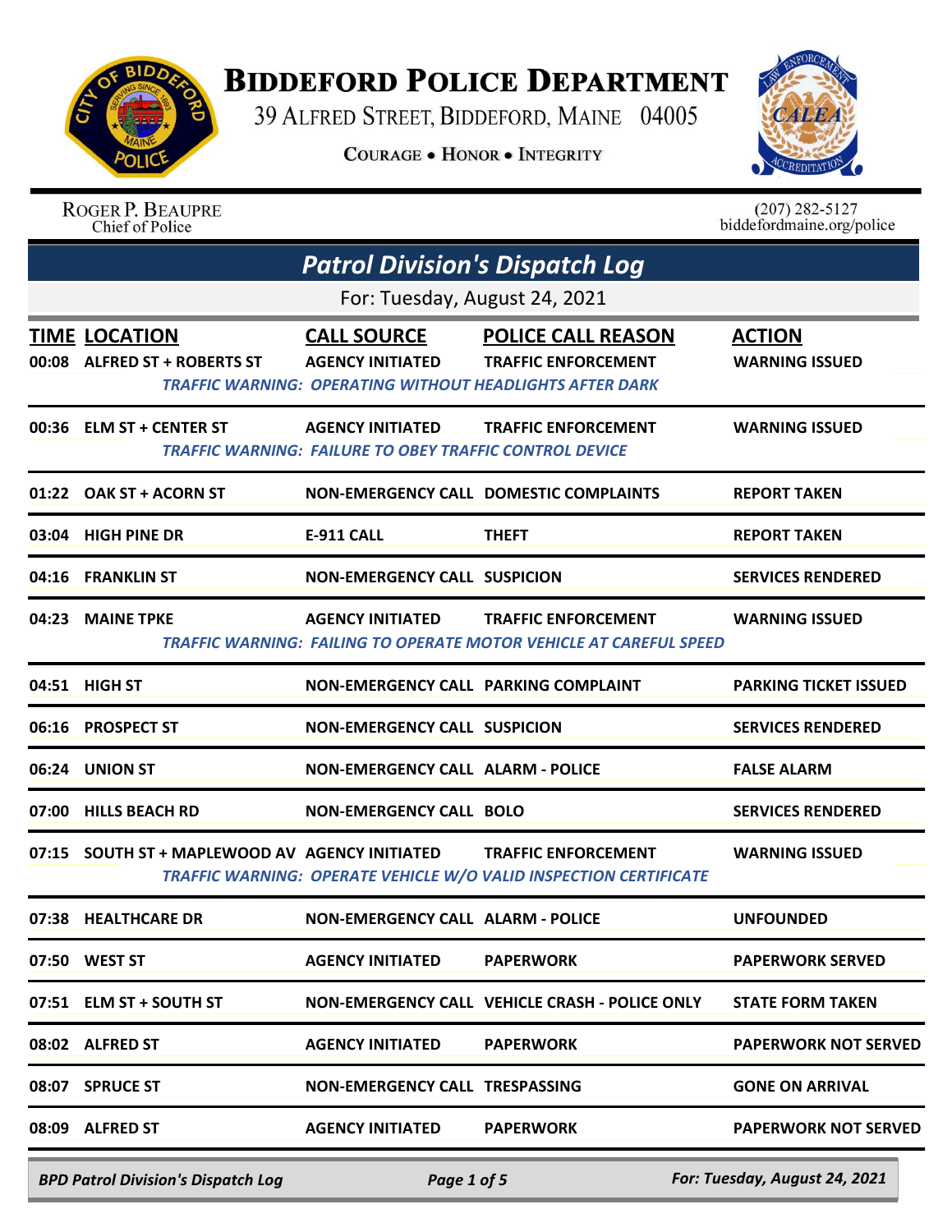| 08:56 | <b>TIME LOCATION</b><br><b>MOUNTAIN RD + BOULDER</b> | <b>CALL SOURCE</b><br><b>AGENCY INITIATED</b>                                     | <b>POLICE CALL REASON</b><br><b>ANIMAL COMPLAINT</b>                                                                                                                                                                                           | <b>ACTION</b><br><b>GONE ON ARRIVAL</b> |
|-------|------------------------------------------------------|-----------------------------------------------------------------------------------|------------------------------------------------------------------------------------------------------------------------------------------------------------------------------------------------------------------------------------------------|-----------------------------------------|
|       | 09:16 BRADBURY ST                                    | <b>NON-EMERGENCY CALL SUSPICION</b>                                               |                                                                                                                                                                                                                                                | <b>SERVICES RENDERED</b>                |
|       | 09:28 POOL ST                                        | NON-EMERGENCY CALL ROAD HAZARD                                                    |                                                                                                                                                                                                                                                | <b>SERVICES RENDERED</b>                |
|       | 09:29 ALFRED ST                                      | <b>AGENCY INITIATED</b>                                                           | <b>ANIMAL COMPLAINT</b>                                                                                                                                                                                                                        | <b>SERVICES RENDERED</b>                |
|       | 09:51 SOUTH ST                                       | <b>AGENCY INITIATED</b><br><b>TRAFFIC WARNING: SPEEDING 10-14 MPH OVER LIMIT</b>  | <b>TRAFFIC ENFORCEMENT</b>                                                                                                                                                                                                                     | <b>WARNING ISSUED</b>                   |
|       | 09:56 JEFFERSON ST + CENTER ST                       | <b>RADIO</b>                                                                      | SEX OFFENDER COMPLIANCE CHK NO VIOLATION                                                                                                                                                                                                       |                                         |
| 09:59 | <b>MAY ST</b>                                        | <b>AGENCY INITIATED</b>                                                           | SEX OFFENDER COMPLIANCE CHK NEGATIVE CONTACT                                                                                                                                                                                                   |                                         |
|       | 10:00 SOUTH ST                                       | <b>AGENCY INITIATED</b><br><b>TRAFFIC CITATION: SPEEDING 15-19 MPH OVER LIMIT</b> | <b>TRAFFIC ENFORCEMENT</b>                                                                                                                                                                                                                     | <b>VSAC ISSUED</b>                      |
|       | 10:05 WEST COLE RD                                   | <b>NON-EMERGENCY CALL SUSPICION</b>                                               |                                                                                                                                                                                                                                                | <b>SERVICES RENDERED</b>                |
| 10:07 | <b>MAPLE ST</b>                                      | <b>RADIO</b>                                                                      | SEX OFFENDER COMPLIANCE CHK NEGATIVE CONTACT                                                                                                                                                                                                   |                                         |
|       | 10:14 SOUTH ST + COUNTRY DR                          | <b>AGENCY INITIATED</b><br><b>TRAFFIC WARNING: SPEEDING 10-14 MPH OVER LIMIT</b>  | <b>TRAFFIC ENFORCEMENT</b><br>TRAFFIC WARNING: OPERATE VEHICLE W/O VALID INSPECTION CERTIFICATE                                                                                                                                                | <b>WARNING ISSUED</b>                   |
|       | 10:25 FOSS ST                                        | <b>RADIO</b>                                                                      | SEX OFFENDER COMPLIANCE CHK NEGATIVE CONTACT                                                                                                                                                                                                   |                                         |
|       | 10:31 GRAHAM ST                                      | <b>AGENCY INITIATED</b>                                                           | SEX OFFENDER COMPLIANCE CHK NEGATIVE CONTACT                                                                                                                                                                                                   |                                         |
|       | 10:37 OAK ST                                         | <b>RADIO</b>                                                                      | SEX OFFENDER COMPLIANCE CHK NEGATIVE CONTACT                                                                                                                                                                                                   |                                         |
|       | 10:41 ALFRED ST + MYRTLE ST                          | <b>AGENCY INITIATED</b>                                                           | <b>TRAFFIC ENFORCEMENT</b><br>TRAFFIC WARNING:  FAILING TO HAVE MOTOR VEHICLE LICENSE IN POSSESION<br>TRAFFIC WARNING: FAILING TO NOTIFY STATE OF NAME AND ADDRESS CHANGE<br>TRAFFIC WARNING: OPERATE VEHICLE W/O VALID INSPECTION CERTIFICATE | <b>WARNING ISSUED</b>                   |
|       | 10:56 ELM ST                                         | <b>AGENCY INITIATED</b>                                                           | SEX OFFENDER COMPLIANCE CHK NEGATIVE CONTACT                                                                                                                                                                                                   |                                         |
|       | 11:04 MAIN ST + ADAMS ST                             | <b>AGENCY INITIATED</b>                                                           | <b>TRAFFIC ENFORCEMENT</b><br>TRAFFIC WARNING: OPERATING VEHICLE WITH INADEQUATE MUFFLER                                                                                                                                                       | <b>WARNING ISSUED</b>                   |
|       | $11:08$ FOSS ST + MAIN ST                            | <b>AGENCY INITIATED</b>                                                           | <b>DISABLED VEHICLE</b>                                                                                                                                                                                                                        | <b>SERVICES RENDERED</b>                |
|       | 11:33 WENTWORTH ST                                   | NON-EMERGENCY CALL ARTICLES LOST/FOUND                                            |                                                                                                                                                                                                                                                | <b>SERVICES RENDERED</b>                |
| 11:38 | <b>MARCEL AVE</b>                                    | <b>AGENCY INITIATED</b>                                                           | <b>ANIMAL COMPLAINT</b>                                                                                                                                                                                                                        | <b>WARNING ISSUED</b>                   |
|       | 11:50 RAYMOND ST                                     | <b>AGENCY INITIATED</b>                                                           | <b>ANIMAL COMPLAINT</b>                                                                                                                                                                                                                        | <b>NEGATIVE CONTACT</b>                 |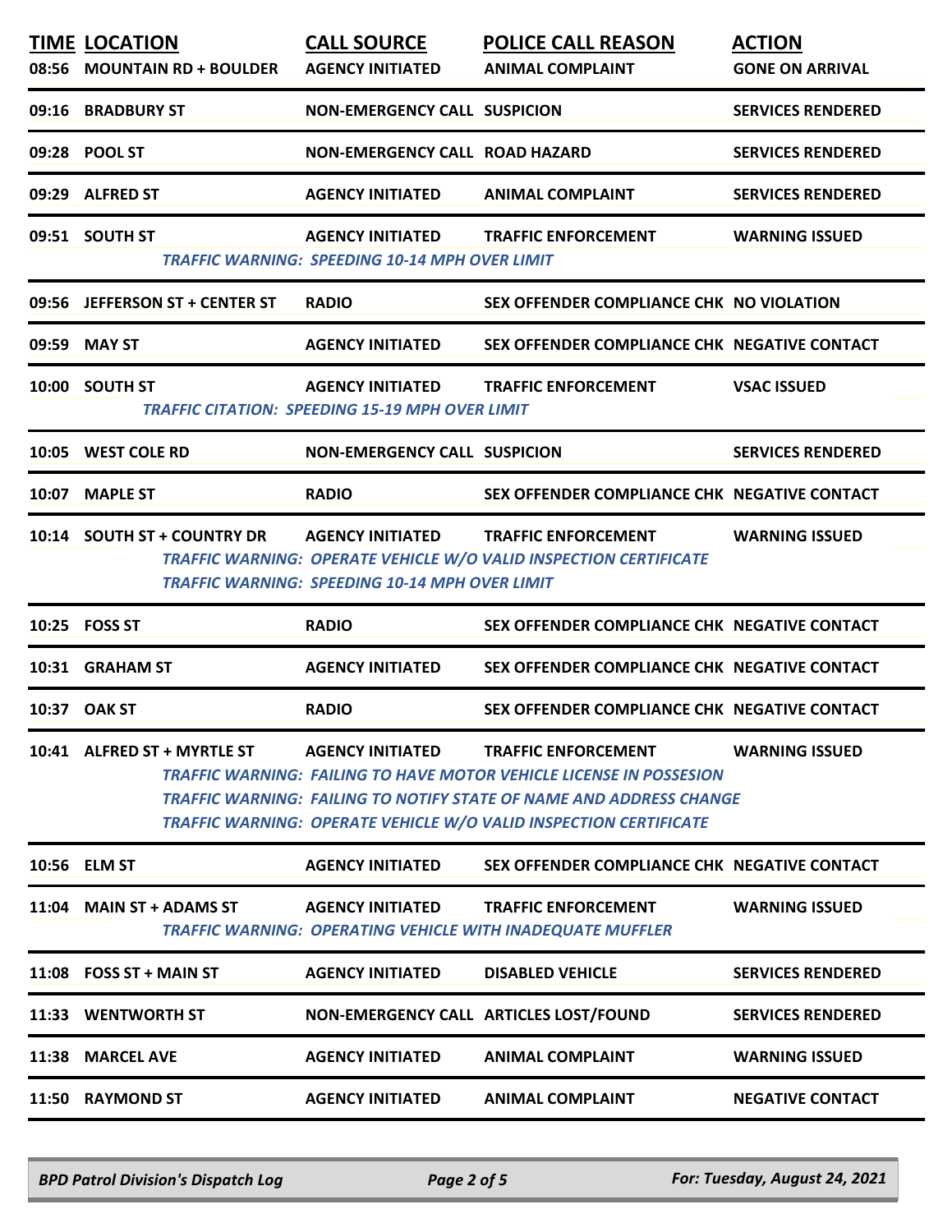**TIME LOCATION CALL SOURCE POLICE CALL REASON ACTION**

**12:02 MAY ST + LESSARD AVE AGENCY INITIATED TRAFFIC ENFORCEMENT WARNING ISSUED**

 *TRAFFIC WARNING: IMPROPERLY OPERATING MOTOR VEHICLE IN LANES* 

| 17:02 MILLER AVE               | <b>NON-EMERGENCY CALL SUSPICION</b>      |                                                            | <b>CIVIL COMPLAINT</b>       |
|--------------------------------|------------------------------------------|------------------------------------------------------------|------------------------------|
| 16:49 ELM ST                   | <b>NON-EMERGENCY CALL SUSPICION</b>      |                                                            | <b>SERVICES RENDERED</b>     |
| 16:22 CRESCENT ST              |                                          | NON-EMERGENCY CALL ARTICLES LOST/FOUND                     | <b>REFERRED OTHER AGENCY</b> |
| 16:13 LANDRY ST                | <b>NON-EMERGENCY CALL ALARM - POLICE</b> |                                                            | <b>SERVICES RENDERED</b>     |
| 16:07 HARDING ST               | <b>WALK-IN AT STATION</b>                | <b>THEFT</b>                                               | <b>REPORT TAKEN</b>          |
| 15:55 MAINE TPKE + ALFRED ST   | <b>E-911 CALL</b>                        | <b>BOLO</b>                                                | <b>REPORT TAKEN</b>          |
| 15:30 SOUTH ST                 | <b>E-911 CALL</b>                        | 911 MISUSE                                                 | <b>NEGATIVE CONTACT</b>      |
| 15:13 ALFRED ST                | <b>E-911 CALL</b>                        | <b>DRUG</b>                                                | <b>NEGATIVE CONTACT</b>      |
| <b>15:10 MAIN ST</b>           | <b>AGENCY INITIATED</b>                  | <b>COMMUNITY ENGAGEMENT</b>                                | <b>NO VIOLATION</b>          |
| 15:04 SOUTH ST                 | <b>NON-EMERGENCY CALL PAPERWORK</b>      |                                                            | <b>NEGATIVE CONTACT</b>      |
| 14:50 SOUTH ST                 |                                          | NON-EMERGENCY CALL ATTEMPT/THREATENED SUICIDE REPORT TAKEN |                              |
| 14:31 HORRIGAN CT              | NON-EMERGENCY CALL CODES ENFORCEMENT     |                                                            | <b>SERVICES RENDERED</b>     |
| 14:17 MORIN ST                 | E-911 CALL                               | <b>OUT FOR FOLLOW UP</b>                                   | <b>REPORT TAKEN</b>          |
| 13:55 ALFRED ST                | <b>E-911 CALL</b>                        | <b>BOLO</b>                                                | <b>NEGATIVE CONTACT</b>      |
| 13:47 BEACH HOUSE LN           | <b>AGENCY INITIATED</b>                  | <b>COMMUNITY ENGAGEMENT</b>                                | <b>NO VIOLATION</b>          |
| <b>13:32 FORTUNES ROCKS RD</b> | <b>AGENCY INITIATED</b>                  | <b>COMMUNITY ENGAGEMENT</b>                                | <b>NO VIOLATION</b>          |
| 13:06 BEACH HOUSE LN           | <b>E-911 CALL</b>                        | 911 MISUSE                                                 | <b>NEGATIVE CONTACT</b>      |
| 12:55 ELM ST                   | <b>E-911 CALL</b>                        | <b>VEHICLE CRASH - POLICE ONLY</b>                         | <b>STATE FORM TAKEN</b>      |
| 12:29 POOL ST + SCHOOL ST      | <b>E-911 CALL</b>                        | <b>DISTURBANCE / NOISE</b>                                 | <b>SERVICES RENDERED</b>     |
| 12:19 HORRIGAN CT              | <b>AGENCY INITIATED</b>                  | <b>COMMUNITY ENGAGEMENT</b>                                | <b>SERVICES RENDERED</b>     |
| 12:09 ELM ST                   | <b>WALK-IN AT STATION</b>                | <b>SUSPICION</b>                                           | <b>REPORT TAKEN</b>          |
| 12:04 CUTTS ST                 | <b>NON-EMERGENCY CALL CHECK WELFARE</b>  |                                                            | <b>NEGATIVE CONTACT</b>      |

*BPD Patrol Division's Dispatch Log Page 3 of 5 For: Tuesday, August 24, 2021*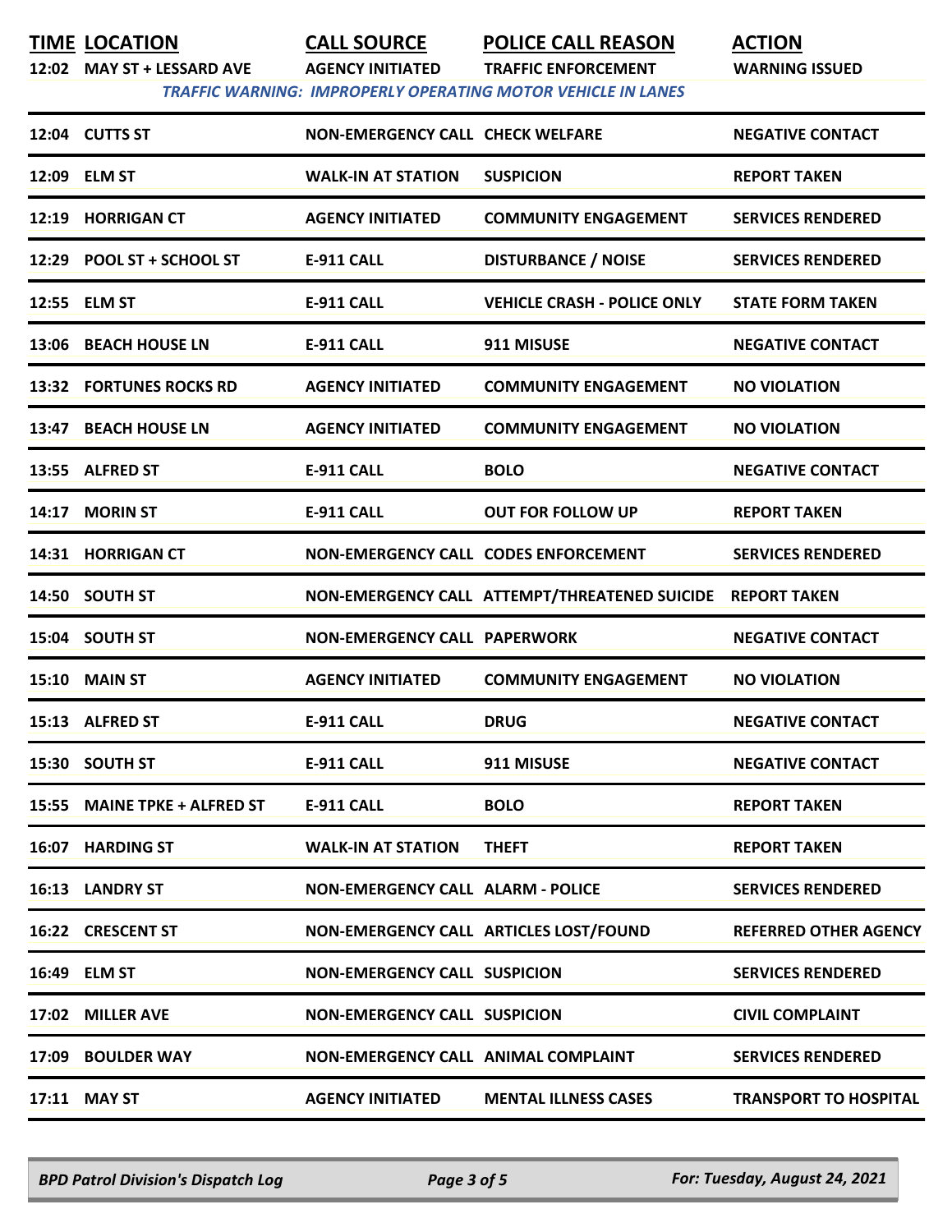| <b>TIME LOCATION</b><br>17:19 WATER ST                                                                                 | <b>CALL SOURCE</b><br><b>WALK-IN AT STATION</b>                                          | <b>POLICE CALL REASON</b><br><b>ARTICLES LOST/FOUND</b>                                       | <b>ACTION</b><br><b>REPORT TAKEN</b> |
|------------------------------------------------------------------------------------------------------------------------|------------------------------------------------------------------------------------------|-----------------------------------------------------------------------------------------------|--------------------------------------|
| 17:38 LORD JASON DR                                                                                                    | NON-EMERGENCY CALL CIVIL COMPLAINT                                                       |                                                                                               | <b>CIVIL COMPLAINT</b>               |
| 17:41 ELM ST                                                                                                           |                                                                                          | NON-EMERGENCY CALL BURGLARY OF A MOTOR VEHICLE REPORT TAKEN                                   |                                      |
| 18:14 YORK ST + WEST POINT LN                                                                                          | <b>AGENCY INITIATED</b>                                                                  | <b>COMMUNITY ENGAGEMENT</b>                                                                   | <b>SERVICES RENDERED</b>             |
| 18:25 ALFRED ST                                                                                                        | <b>NON-EMERGENCY CALL ALARM - POLICE</b>                                                 |                                                                                               | <b>BUILDING CHECK/SECURE</b>         |
| <b>18:28 BRADBURY ST</b>                                                                                               | NON-EMERGENCY CALL PARKING COMPLAINT                                                     |                                                                                               | <b>NO VIOLATION</b>                  |
| 18:32 PRECOURT ST + MOUNTAIN                                                                                           | <b>WALK-IN AT STATION</b>                                                                | <b>ARTICLES LOST/FOUND</b>                                                                    | <b>SERVICES RENDERED</b>             |
| 18:45 SOUTH ST                                                                                                         | <b>AGENCY INITIATED</b>                                                                  | <b>PAPERWORK</b>                                                                              | <b>PAPERWORK SERVED</b>              |
| 19:05 GREEN ST + MASON ST                                                                                              | <b>NON-EMERGENCY CALL SUSPICION</b>                                                      |                                                                                               | <b>NEGATIVE CONTACT</b>              |
| 19:06 RAYMOND ST                                                                                                       |                                                                                          | NON-EMERGENCY CALL CRIM THREAT / TERRORIZING                                                  | <b>REPORT TAKEN</b>                  |
| 19:32 GREEN ST                                                                                                         | <b>AGENCY INITIATED</b>                                                                  | <b>OUT FOR FOLLOW UP</b>                                                                      | <b>NEGATIVE CONTACT</b>              |
| 19:32 ALFRED ST + ANDREWS RD                                                                                           | <b>NON-EMERGENCY CALL BOLO</b>                                                           |                                                                                               | <b>NEGATIVE CONTACT</b>              |
| 19:56 ALFRED ST                                                                                                        | <b>NON-EMERGENCY CALL DEBRIS</b>                                                         |                                                                                               | <b>REMOVED HAZARD</b>                |
| 20:09 BLANDINGS WAY                                                                                                    | <b>NON-EMERGENCY CALL SUSPICION</b>                                                      |                                                                                               | <b>SERVICES RENDERED</b>             |
| 20:14 POOL ST + DECARY RD                                                                                              | <b>AGENCY INITIATED</b>                                                                  | <b>TRAFFIC ENFORCEMENT</b><br><b>TRAFFIC WARNING: OPERATING WITHOUT HEADLIGHTS AFTER DARK</b> | <b>WARNING ISSUED</b>                |
| <b>20:18 HORRIGAN CT</b>                                                                                               | <b>E-911 CALL</b>                                                                        | <b>SUSPICION</b>                                                                              | <b>SERVICES RENDERED</b>             |
| 20:18 ELM ST                                                                                                           | NON-EMERGENCY CALL ANIMAL COMPLAINT                                                      |                                                                                               | <b>SERVICES RENDERED</b>             |
| 21:18 HORRIGAN CT                                                                                                      | <b>E-911 CALL</b>                                                                        | <b>CRIM THREAT / TERRORIZING</b>                                                              | <b>REPORT TAKEN</b>                  |
| 21:28 ALFRED ST                                                                                                        | <b>AGENCY INITIATED</b><br><b>TRAFFIC WARNING: FAILING TO CARRY VEHICLE REGISTRATION</b> | <b>TRAFFIC ENFORCEMENT</b><br>TRAFFIC WARNING: OPERATING MOTORCYCLE WITHOUT HEADLIGHT ON      | <b>WARNING ISSUED</b>                |
| 21:45 POOL ST<br>DEFENDANT: JUVENILE - A  AGE: 17  RESIDENT OF: LIMINGTON, ME<br><b>CHARGE: MINOR CONSUMING LIQUOR</b> | E-911 CALL <b>E-911</b>                                                                  | <b>TRESPASSING</b>                                                                            | <b>SUMMONS ISSUED</b>                |
| 22:17 VICTORY AVE + PROSPECT ST E-911 CALL                                                                             |                                                                                          | <b>CHECK WELFARE</b>                                                                          | <b>SERVICES RENDERED</b>             |
| 22:27 ALFRED ST                                                                                                        | <b>NON-EMERGENCY CALL SUSPICION</b>                                                      |                                                                                               | <b>SERVICES RENDERED</b>             |
| 23:34 ELM ST + THORNTON ST AGENCY INITIATED                                                                            |                                                                                          | <b>TRAFFIC ENFORCEMENT</b>                                                                    | <b>WARNING ISSUED</b>                |
| <b>BPD Patrol Division's Dispatch Log</b>                                                                              | Page 4 of 5                                                                              |                                                                                               | For: Tuesday, August 24, 2021        |